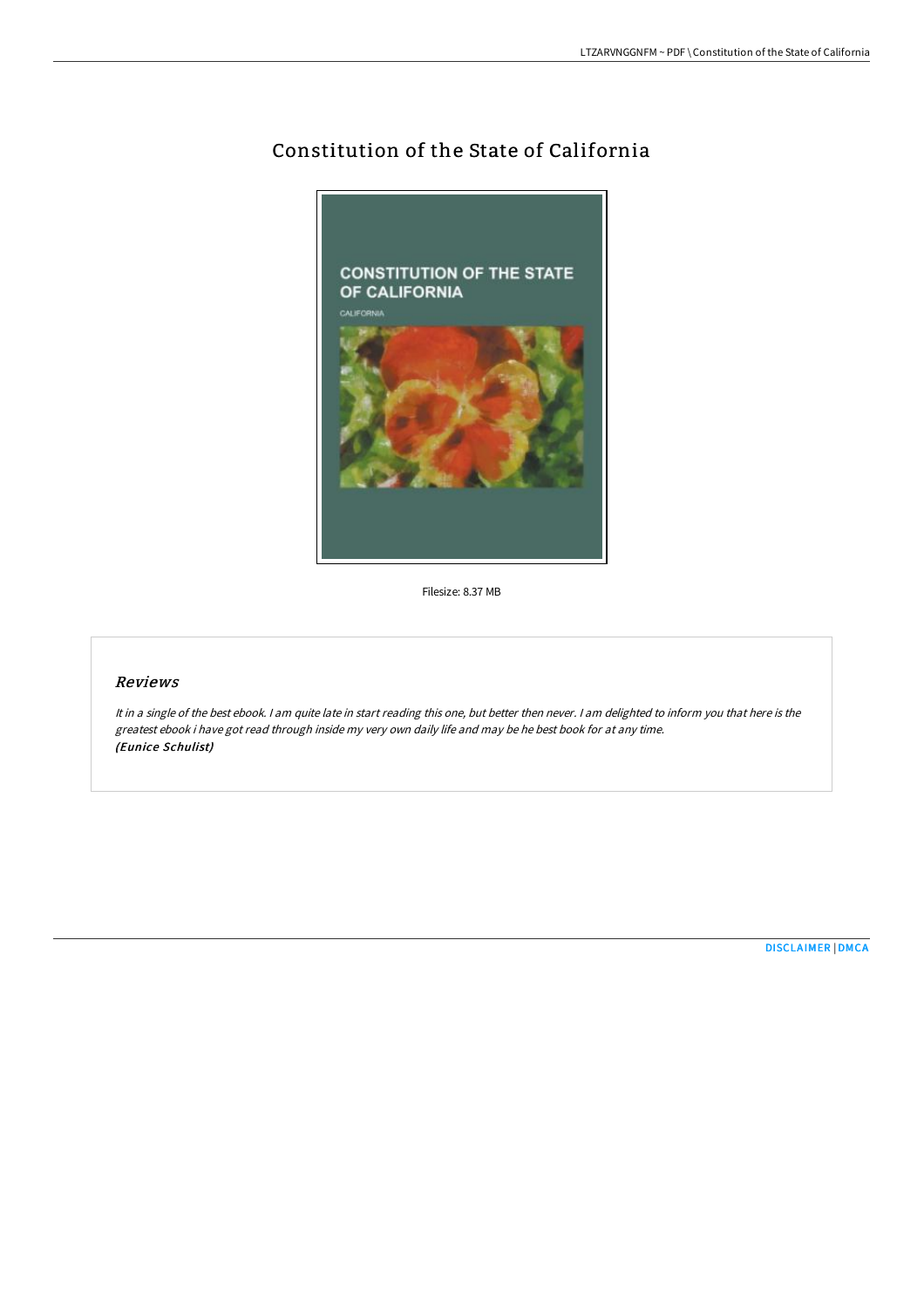## CONSTITUTION OF THE STATE OF CALIFORNIA



**DOWNLOAD PDF** 

Theclassics.Us, United States, 2013. Paperback. Book Condition: New. 246 x 189 mm. Language: English . Brand New Book \*\*\*\*\* Print on Demand \*\*\*\*\*.This historic book may have numerous typos and missing text. Purchasers can usually download a free scanned copy of the original book (without typos) from the publisher. Not indexed. Not illustrated. 1895 edition. Excerpt: .office on the first Monday in December of that year under the provisions of the consolidation act. The officers whose terms are by this section required to commence in January succeeding their election, are not the county and municipal officers mentioned in section 5, article XI, and whose terms the legislature is expressly directed to fix. /; re Stuart, 53 Cal. 745. The section is referred to in Pcople v. Pendegast, 96 Cal. 291, to the effect that state senators are to be pired four years after their appointment. Pcople v. Ashburner, 55 Cal. 517. That a school teacher elected by a city board of education without any limitation as to time or duration of term is entitled to hold the position while competent and faithful, and can only be dismissed for violation of rules, incompetency or the like, is dissented to by Fox and lie Far land, JJ., as contrary to section 16, article XX, and to the entire spirit-- 1. v + . C -ToiT. Henning s Const. (2nd od.) p. 417. Section 17. The time of service of all laborers or workmen or mechanies employed upon any public works of the state of California, or of any county, city and county, city, town, .district, township, or any other political subdivision thercof, whether said work is done by contract or otherwise, shall be limited and restricted to eight hours in any one calendar day, except in cases of extraordinary emergency cansed by...

 $\blacksquare$ Read [Constitution](http://techno-pub.tech/constitution-of-the-state-of-california-paperbac.html) of the State of California Online  $\Box$ Download PDF [Constitution](http://techno-pub.tech/constitution-of-the-state-of-california-paperbac.html) of the State of California